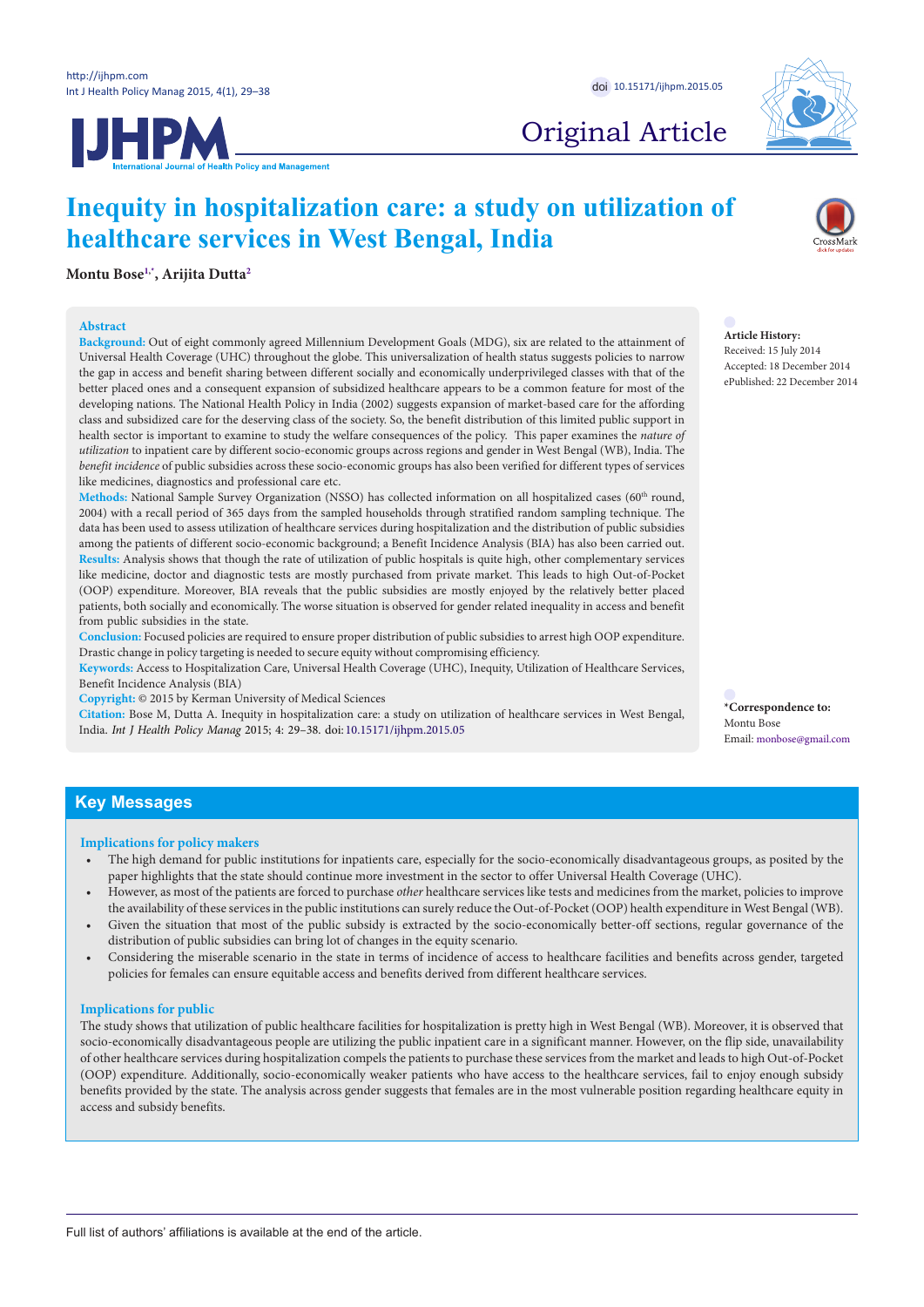#### **Introduction**

At the policy level, India has initiated the Universal Health Coverage (UHC) in the 12<sup>th</sup> Five Year Plan (2012–7) based on the recommendation of the High Level Expert Group (HLEG). The policy ensures 'equitable access for all Indian citizens' ([1](#page-8-2)). It requires the provision of accessible necessary services for the population without imposing any unaffordable burden on individual or households [\(2](#page-8-3)). More specifically, healthcare services should be provided with the notion of 'horizontal equity', which means that access is dependent on 'need' and not on other socio-economic or demographic factors [\(3](#page-8-4)). It is planned to redesign financial system to 'ensure efficient utilization of available resources and better health outcome' following the method of 'vertical equity'<sup>1</sup>.

The earlier National Health Policy document of India ([4\)](#page-8-5) suggests expansion of market-based care for the *affording*  class and subsidized care for the *deserving class<sup>2</sup>* of the society. Specifically, it identifies a paradigm shift at policy level resulting in market segmentation, whereby public resources were to be used only for the *deserving* section of the society, while the *affording* population was expected to purchase medical care services from the private sector. The pro-poor subsidy spending from public is endorsed for its instrumental value in improving the health of the population and so the productivity of the labour force and consequently, economic growth [\(5](#page-8-6)). The issue of health should ideally not be looked at as an engine for economic growth or enhancement of social welfare in isolation. Health has a larger implication in enhancing capability and functioning of a person. In fact, it has an enormously wide reach and relevance in human life and freedom as it grips the issues of fairness and justice in social arrangements ([6](#page-8-7)). However, if the rich people use and grab the subsidies in public health facilities for curative care, this deprives the poor people from using those services due to insufficient facilities with public health sector, resulting in partial crowding in. Thus it becomes extremely important for a government to target the subsidies well to cover the poor population with needed timely health interventions.

On the other hand, with macroeconomic crises and fiscal austerity in the milieu, India, like most of the developing nations, found herself in the quagmire of limited public investment in healthcare, which resulted in inequality in access, utilization and finance of healthcare. Traditionally, Indian healthcare system is referred to as a mixed system where government and individuals share the burden of healthcare costs. However, the investment of the government for public provisioning of healthcare and finance social insurance in India has been extremely limited and hence Out-of-Pocket (OOP) expenditure by individuals comprise a major part of health finance ([7\)](#page-8-8). The public share in total health expenditure has never exceeded 30% in this overtly populous country. Public expenditure on health in India remained stagnant near one percent of GDP till 2010, with an urban-centric policy orientation. Given the insufficient

public provision and finance, it is thus crucial to identify the nature of access as well as the distribution of benefits from public subsidies in a typical developing country setting. West Bengal (WB), a middle-income state in the eastern region of India is a medium performer in terms of health, with fourth lowest infant mortality and full vaccination coverage above the national average [\(8\)](#page-8-9). It has the oldest and probably the largest public health and hospital-based healthcare delivery infrastructure and network among the states of India [\(9](#page-8-9)). Census of India [\(10\)](#page-8-10) pointed out that WB is home to a significantly higher share of socially disadvantageous groups than the Indian average. According to NSSO ([11](#page-8-11)), over 27% of the population still lived below the poverty line and more than 70% of the hospitalized seek treatment in government run hospitals (against the national average of 40%). However, nearly 30% of the households have to incur catastrophic health expenditure, spending more than 40% of their annual income on healthcare in the state. Therefore, it will be interesting to study the causes of high OOP expenditure even in the public sector hospitals. The state has also implemented the UHC policy to provide better healthcare services of its citizen<sup>3</sup>. To establish a system of UHC, 12<sup>th</sup> Five Year Plan strategy has focused on different parts of the country to 'prevent, detect and manage each of the unique challenges'. In this backdrop, the objectives of this present study are:

- To analyze the utilization pattern of hospitalization in public run hospitals across different socio-economic and demographic classes in the state. It will capture the picture of *horizontal equity* in the state and;
- To investigate the distribution of public subsidies enjoyed by these classes giving an indicator of *vertical equity*.

An attempt has been made to find out the utilization and benefits incidence of different services provided to the inpatients of different socio-economic groups. Creating just access to hospitalization does not necessarily offer coverage from huge OOP expenditure. Purchasing of other healthcare services are important component of OOP health expenditure. NSSO provides information on utilization of and expenditure on different healthcare services like bed, medicine, diagnostic tests, etc. during hospitalization. Analysis has been carried out across these healthcare services to find out the causes of high OOP expenditure even in the public hospitals. More specifically, there has been no study on benefit incidence for separate services categories, which are largely used for hospitalized care. This paper attempts to fill this gap. Access and distribution of public subsidies has been verified from three distinct angles: Monthly Per Capita Expenditure (MPCE) to capture economic class, Social Groups (SG) to represent social classes and sex (SEX) to include demographic factor.

#### **Literature survey**

Access to healthcare is a central issue in public health policy and health services research. It is a multidimensional and complex notion. Access to healthcare is defined as the *potential and actual entry of a given individual or population* 

<sup>1.</sup> According to vertical equity, people with unequal need should be treated unequally.

<sup>2</sup>. Affording class has been defined as the section of the society who can bear the health expenditure without serious consequence or adverse effect. Here we denote deserving class as the financially weaker sections of the society who needs financial assistance to meet their healthcare needs.

<sup>3</sup>. Though health is a state subject in Indian constitution, the recent thrust on Centrally Sponsored Schemes (CSS) and their stringent guidelines leave little room for the states to initiate own individual policy framework and they are almost forced to follow the guidelines from the central ministry.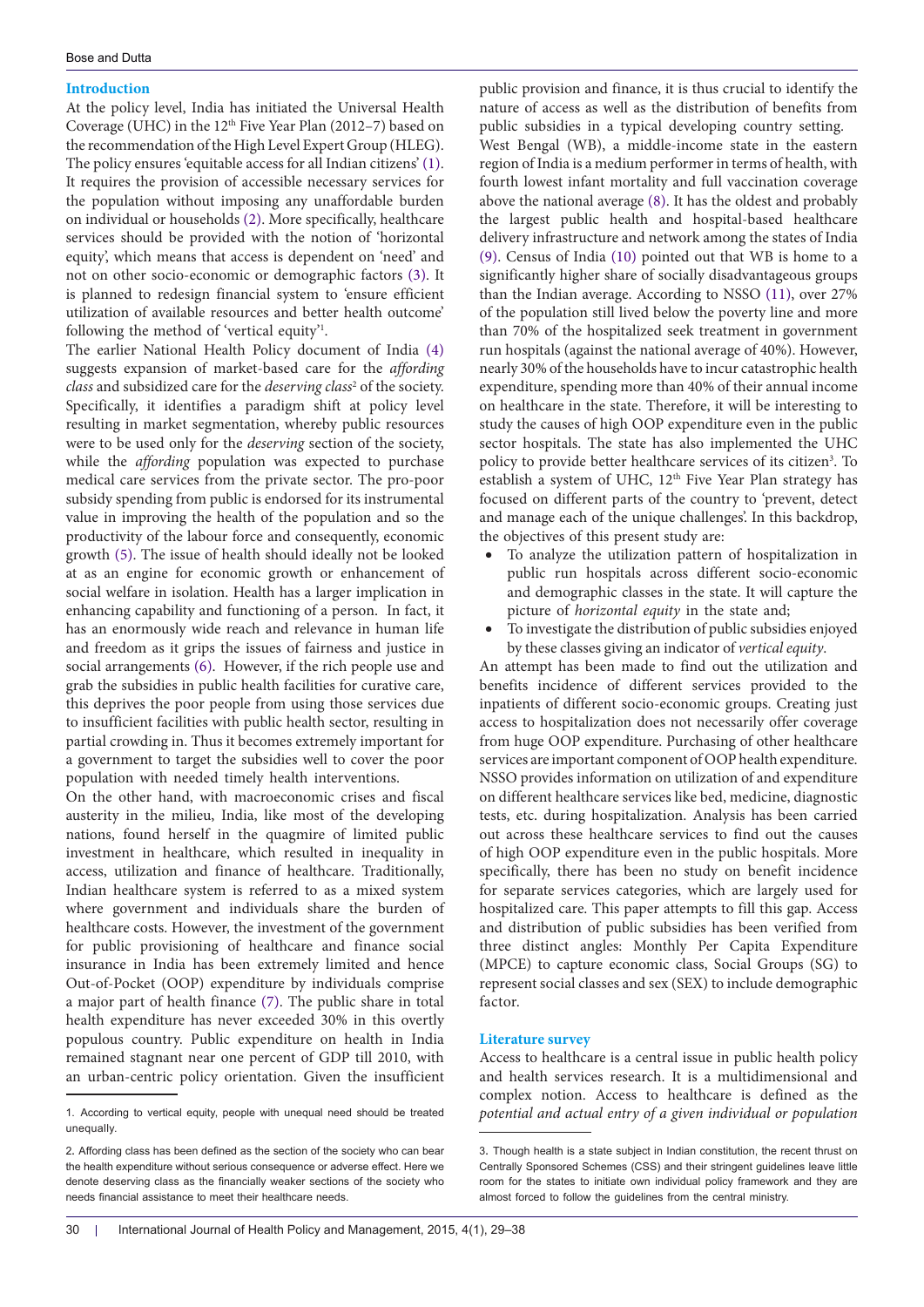*group into the healthcare delivery system* ([12,](#page-8-12)[13](#page-8-13))*.* Penchansky and Thomas ([14](#page-8-14)) described access as the 'degree of fit' between clients and the health system depending up on acceptability, affordability, availability, physical accessibility and accommodation. Access to health services varies significantly with one's financial position, social affiliation, geographical location and gender. These factors have also been recognized as the important components for national health policies to expand the healthcare services for the poor and socially vulnerable population groups [\(15\)](#page-8-15). Studies from India portrays the widening gap between the 'urban and rural' and the 'haves and have-nots' with focus on SG and gender [\(16–](#page-8-16)[18](#page-8-17)). There is a clear distinction between access and utilization of healthcare. Access may or may not translate into service utilization, as for various reasons, those in equal need and with equal access may not make equal utilization of services [\(19\)](#page-8-18). A study by Palmer [\(20](#page-8-19)) presents a vast literature on utilization by socio-economic status or other equity-related subgroups. The paper reveals that the poor will receive the poorest quality of care. Wide-ranging package of interventions have been suggested to correct the social inequity in access.

However, gaining access is not synonymous to gaining benefits out of public subsidies. Measuring the benefits of publicly provided goods to individuals is a matter of longstanding concern in the literature. For market-based goods and services, the prices consumers pay can be taken as reflecting underlying values or shadow prices<sup>4</sup> and can be used to yield measures of welfare that can be compared across individuals. When governments subsidize the provision of goods and services like health, education etc. supply is usually rationed and the price paid (if any) does not necessary reflect the shadow price to an individual consumer [\(5](#page-8-6)[,22\)](#page-8-20). To measure the value to the beneficiaries of government-subsidized goods and services, one can use Benefit Incidence Analysis (BIA) which has been broadly applied in many studies. Public healthcare can be treated as an instrument of poverty alleviation and redistribution policy when redistribution polices are severely impeded by information and administrative constrains. The justifications for public spending depend on the distribution of the benefits from this spending. Therefore the crucial question arises that 'who is reaping the benefit of this public spending?' Or does a substantial proportion, even a disproportionate proportion, of the spending go to the socio-economically better-off? These are the questions addressed by the BIA describes the distribution of public subsidies across individuals ranked by their living standards. It is an accounting procedure that seeks to establish who receives how much of the public spending ([23](#page-8-21)).

A recent paper by McIntyre and Ataguba ([22](#page-8-20)) provides detail method of the BIA analysis with a critical review of its limitations. Using data from the VHLSS<sup>5</sup> Wagstaff [\(24\)](#page-8-22) examined the basic methodology of BIA and its assumptions.

The study suggests few more plausible assumptions to calculate the benefit incidence and verify pro-richness and pro-poorness of the subsidy under different assumptions. Another study on the same country by O'Donnell *et al.* [\(5](#page-8-6)) showed that the inpatient care receives largest share of public spending and how the pro-richness of subsidy to hospital care and total subsidy are raising the absolute gap using BIA and concentration curve analysis. Halasa *et al.* ([25](#page-8-24)) conducted the BIA for the year 2000 on various data sources of Jordon and demonstrate that the government subsidy in-kind is reaching the poor. To study the distribution of social spending for reduction of poverty and gender inequality in health and education in Kenya, Demery and Gaddis [\(26\)](#page-8-25) have used BIA in their analysis. Results were pro-poor in nature and the average spending on healthcare and education benefitted the poor more significantly. Glick and Mamisoa [\(27](#page-8-26)) did a BIA for Madagascar and found that the disparities lie not only across economic classes but also between rural and urban sector of the economy. Using data from the Living Standards Measurement Survey (LSMS), Castro-Leal *et al.* [\(28\)](#page-8-27) did a benefit incidence study of spending on curative healthcare across seven African countries. They found that the richer class accessed publicly funded healthcare considerably more than the poor. Selden and Wasylenko ([29](#page-8-28)) reviewed the literatures on benefit incidence and offer suggestions concerning future research, focusing particular attention on benefit incidence in developing countries.

Studies on India have used National Sample Survey Organization (NSSO) data for their study and found that in terms of curative care and tertiary level hospital services richer section of the society are enjoying more benefits than their poorer counterparts. High state level variation is also observed. A comparative BIA analysis on two India states— Tamil Nadu and Orissa—shows that, for all services in Tamil Nadu public spending has become more pro-poor than before ([30](#page-8-29)–[32](#page-8-30)).

## **Methods**

# *Data*

For the present study, NSSO 60<sup>th</sup> round data (collected during January-June 2004) on "Morbidity, HealthCare and the Conditions of the Aged" (25<sup>th</sup> schedule) has been used. Data was collected from all Indian states and Union Territories (UTs) through stratified random sampling technique. NSSO provides information on different household level information (like house type, structure, social group, religion, monthly expenditure of household, type of latrine, drainage, etc.) along with the detail individual level characteristics (like age, gender, education, marital status, relation to head of the household, etc.). The survey provides information on inpatient and outpatient healthcare particulars of the individuals along with the cost as well as sources of finances for the services. For the inpatient care the reference period was 365 days. OOP expenditure for hospitalization (inpatient care) is recorded in NSSO along with detail expenditure for bed, medicines<sup>6</sup>, diagnostic test, fees for doctors and physiotherapists and other services like blood, food, transport, etc. Information on type

<sup>4</sup>. Shadow price is an imputed valuation of a commodity or service which has no market price. It represents the opportunity cost of producing or consuming a commodity which is generally not traded in the economy. Even in a market economy certain outputs such as health, education do not attract a market price ([21](#page-8-23)).

<sup>5</sup>. Vietnam Household Living Standards Survey, 2006.

<sup>6</sup>. Information on both medicines available from hospitals and purchased from outside are available.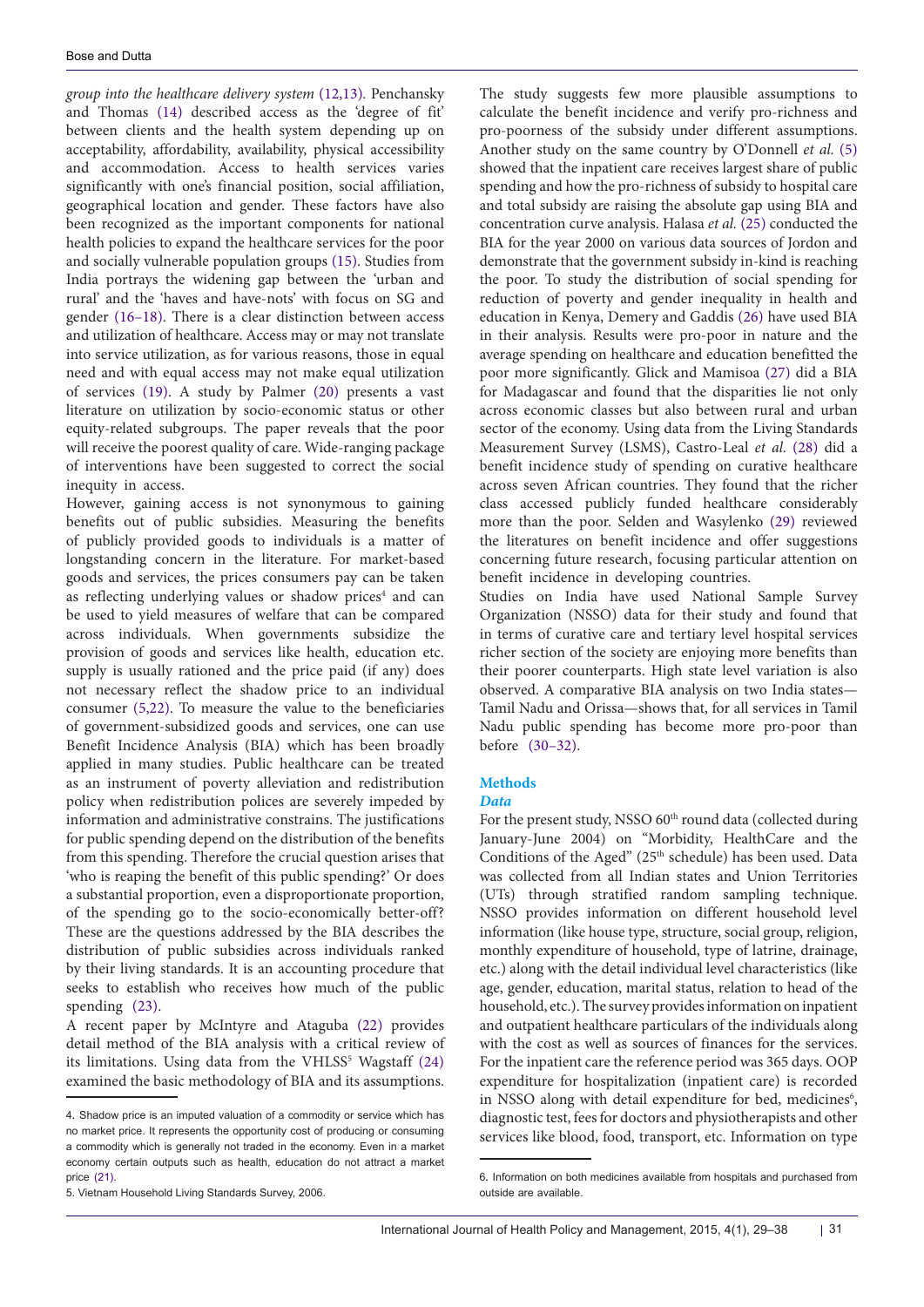of hospital accessed (public or private) for treatment is also available. In WB, for 60<sup>th</sup> round NSSO data, the sample size was 16,111 individual for rural sector and 8,793 individual for the urban sector living in 5,049 households (3,170 rural and 1,879 urban). Present study concentrates on the inpatient care of WB where the relevant size is 1,449 individuals for rural and 895 individuals for urban sector. Sample size for patients hospitalized in public sector health facilities was 1,110 individuals for rural sector and 585 for urban sector.

#### *Socio-economic groups*

In NSSO data information on MPCE of the household<sup>7</sup> is also available; it has been used as a proxy for income and financial condition of a family. Due to difference in costof-living the MPCE classes in rural and urban areas do not always correspond. However, in each region the total sample is spread over 12 MPCE classes. So, we have clubbed three consecutive classes in each economic sub-stratum and formed four broad group viz. Poorest (P), Lower Middle  $(LM)$ , Upper Middle (UM) and the Richest  $(R)^8$ . Four SG have been reported in NSSO 60<sup>th</sup> round data viz. Schedule Tribes (STs), Schedule Casts (SCs), Other Backward Casts (OBCs) and others<sup>9</sup>. We have clubbed STs, SCs and OBCs as socially disadvantageous class (officially termed as backward class) and others as general class. Information on five different services accessed by individuals during hospitalization at the public hospitals and dispensaries are recorded in the data. They have been clubbed into four broad categories – Bed (BED), Medicines from hospitals (MED), diagnostic tests (TEST) and Professional care (DOC)10.

#### *Methodology*

Utilization of publicly provided healthcare services (like bed, medicine etc.) and the distribution of subsidy benefit among different socio-economic groups can be estimated by the BIA. To estimate benefit incidence, information is needed on the share of group *j* in the utilization of service *i* (*αij*/*α<sup>i</sup>* ×*N/n*) and the government's net expenditure on service  $i(\rho_i)$ . Steps to calculate BIA have been well specified in the literature and these steps have been followed for the present analysis. In short, the steps are:

- 1. Using a measure of socio-economic (or demographic) status, population has been ranked from poorest to richest;
- 2. Utilization rate of different types of health services has been calculated for each socio-economic group;
- 3. Net public subsidy has been calculated for each type of health service for each individual;
- 4. Each individual's net public subsidy amount has been weighted by their utilization rate.

Mathematically, benefit incidence is estimated by the formula:

$$
\boldsymbol{\eta}_{j} = \sum \alpha_{ij} \frac{\rho_{i}}{\alpha_{i}} \times (\frac{N}{n}) = \sum \theta_{ij} \rho_{j}
$$

Where,  $η_j$ = benefit of public subsidy enjoyed by group *j*,  $α_{ij}$ = utilization of service *i* by group *j*, *α*<sub>*i*</sub> = utilization of service *i* by all groups together,  $ρ_1$ = government's net expenditure on service *I*, N= total sample size, n= sample size of a particular group and,  $\Theta_i$  = group *j*'s share of utilization of service *i*, (*αij*/*α<sup>i</sup>* ×*N/n*).

#### *Utilization*

Access to healthcare services is assessed on the basis of Yes/ No responses available from NSSO data and it has been used to calculate the utilization rate. For each MPCE class (similar method has been followed for the social group and gender) we have counted the number of patients who have accessed a particular service (say diagnostic tests) during hospitalization in public sector  $(\alpha_{ij})$ . Then the share of a particular MPCE class in utilization of the service has been calculated. To get the utilization rate of the service for each MPCE class  $(\theta_{ii})$ the utilization share has been normalized by their sample proportion in the data.

#### *Public subsidy and benefit incidence*

To calculate public subsidy (or expenditure) on inpatient care across rural and urban areas no specific information was available in a readily usable form. We have calculated the ailment<sup>11</sup> wise Per Capita Private Expenditure (PCPE) for a particular service for each MPCE class separately for rural and urban WB. Then, to calculate the net-subsidy  $(\rho_i)$ , PCPE for each MPCE and ailment class has been deducted from the OOP expenditure of each patients of the corresponding MPCE and ailment group who have accessed the service during public sector hospitalization. The private expenditure for a healthcare service has been taken as the proxy for the actual cost of the government to provide the service. It is indeed true that costs in public and private sectors may vary. But, the proxy used can be justified from different angles. First, there are different types of private facilities available for hospitalization in the state and prices also differ across regions, ailments and the quality of the services. To normalize the variation in prices analysis has been made using unit level large dataset. Moreover, an attempt has also been made to reduce variation in prices, if exists, by analyzing the data separately for sector, ailment group and MPCE class. Secondly, the aim of this paper is to compare the relative position of the different socio-economic groups in access and benefit of public subsidy distribution. Therefore, some level of over or under estimation of actual amount of public subsidy hardly affect the relative position of different socio-economic classes in subsidy benefit ladder. Finally, apart from the public sector the remaining option available for treatment is the private sector hospitals. Therefore, the difference between the expenditure on services in private and public sector hospitalization is the best available proxy for the shadow price

<sup>7</sup>. Recall period of one month.

<sup>8</sup>. Summary tables for data grouping is reported in the [Appendix](#page-9-0) section.

<sup>9</sup>. In the Constitution of India STs, SCs and OBCs have been recognized as the group of historically disadvantaged people. It is well documented in the hierarchical structure of the Indian population that these groups are lagging behind on a range of development outcomes – income, poverty, education, health and so on. Efforts have been made by the government to improve their condition, however, recent studies have shown that they are still lagging far behind compared to the others ([33](#page-9-1)).

<sup>10</sup>. Professional care includes doctor's/surgeon's service and physiotherapy.

<sup>11</sup>. Following World Development Report ([34](#page-9-2)), we have classified all ailments into three broad categories viz. communicable, non-communicable and injuries or other ailments. PCPE is thus the simple arithmetic mean of a particular socioeconomic group suffering from a particular type of ailment in a region.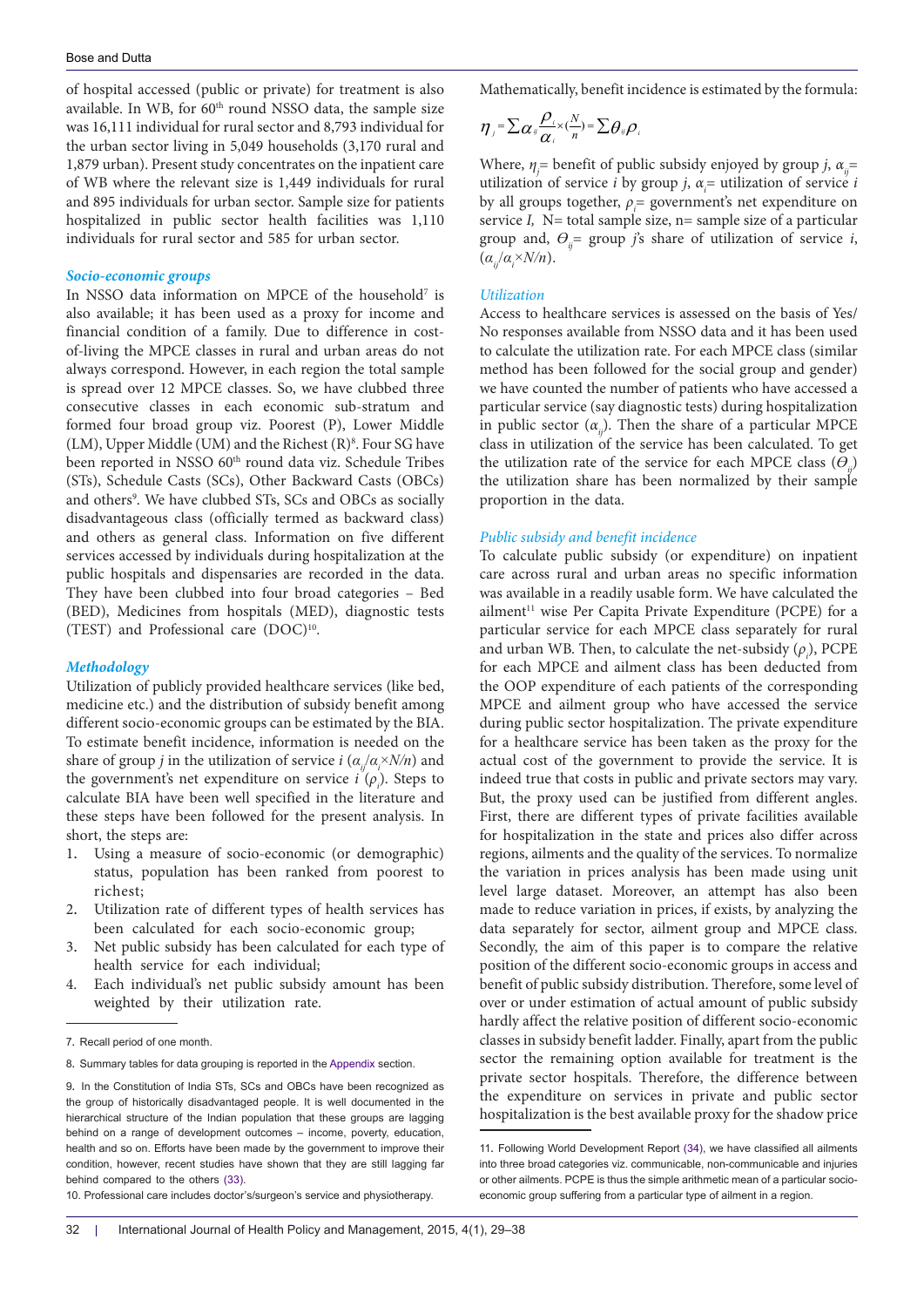of subsidy in the public sector. Multiplying the net subsidy  $(\rho_i)$  amount with the initially calculated utilization ratio  $(\theta_{ij})$ we can have the measure of Benefit Incidence (BI) for the service  $(\eta_j)$ .

#### **Results**

#### *Prevalence of morbidity and access to healthcare*

Access to healthcare facilities is an important policy tool for managing healthcare provision and reducing health inequity across different socio-economic groups. Therefore it is crucial to study the prevalence of morbidity across people of different socio-economic background and their accessibility to healthcare institutions, especially publicly funded hospitals during illness. Table 1 reports prevalence of morbidity, access to hospitalization and access to public institutions across three indicators, MPCE, SG and SEX for rural and urban sector separately. Overall reporting of morbidity for the urban sector is higher than the rural sector. But rural hospitalization rate is more than its urban counterpart. Similar picture reflects for hospitalization in public institutions.

Income class wise prevalence of morbidity shows that for each income class urban sector has reported more morbidity compared to the rural sector and there is a positive association between income class and morbidity prevalence, i.e. prevalence rate increases as higher income class is considered for both the sectors. It is observed that for both the regions poorest income class has the maximum hospitalization in the state. Lowest access to hospitals has been counted for upper middle-income class of the rural sector and for the urban areas it was the richest class who has the minimum utilization of the inpatient services. Highest utilization of public institution for hospitalization is undertaken by the poorest class of both rural and urban sector. In both the regions of the state access to public hospitals falls with rising income levels.

Morbidity-prevalence across SG showed higher reporting

|  |  |  |  |  | Table 1. Morbidity prevalence and access to hospital across region in WB (%) |  |  |
|--|--|--|--|--|------------------------------------------------------------------------------|--|--|
|--|--|--|--|--|------------------------------------------------------------------------------|--|--|

by the general class compared to the backward class for both rural and urban areas. However, the hospitalization rate and utilization of public institution for inpatient care is higher for the backward class in both the regions. Morbidity prevalence for the male is higher than the female in the rural sector, whereas, for the urban sector female morbidity is found to be more than the male morbidity. But female of both the regions of the state are experiencing lower hospitalization and access to public institutions during inpatients care.

#### *Access to healthcare services*

Being admitted as inpatients everyone has an access to BED service; however, it does not necessarily confirm the access to services, like MED, TEST, DOC, etc. Access to other services during hospitalization has been presented in [Table 2](#page-5-0). Overall access to services is higher for urban sector compared to its rural counterparts for all three services. Overall access ranges from 48% to 62% in rural sector and 61% to 71% in urban sector. In the rural sector, LM (55.24%) has the lowest access to MED followed by the Poorest (58.77%). For other two services (TEST and DOC) in the rural sector and all three services in urban sector, the poorest class has the lowest access among all income classes. Access to services is the maximum either for the UM or for the R and this observation is uniform across both the sectors. Access to MED is the maximum for the backward class in both rural and urban sector (62.20% and 63.21% respectively) compared to their general counterparts. But TEST and DOC for general class (64.95% and 48.50% respectively in rural sector and 76.02% and 66.84% respectively in urban sector) shows higher access than the backward class in both the sectors. Gender specific access to healthcare services shows that males have the maximum access to all services compared to females in both rural and urban sector.

| Indicator        | Class           | Morbid <sup>a</sup>    |                       |                       | <b>Hospitalized</b> <sup>b</sup> |                       | IP in public hospital <sup>c</sup> |
|------------------|-----------------|------------------------|-----------------------|-----------------------|----------------------------------|-----------------------|------------------------------------|
|                  |                 | Rural                  | Urban                 | Rural                 | Urban                            | Rural                 | Urban                              |
|                  | P               | 12.95                  | 17.40                 | 55.69                 | 48.78                            | 90.61                 | 89.00                              |
|                  | LM              | 16.01                  | 20.10                 | 51.81                 | 42.70                            | 84.11                 | 80.40                              |
| <b>MPCE</b>      | <b>UM</b>       | 19.77                  | 21.61                 | 46.88                 | 46.95                            | 74.84                 | 68.42                              |
|                  | R               | 23.93                  | 29.34                 | 48.39                 | 42.60                            | 60.00                 | 45.34                              |
|                  | Overall         | 18.08<br>$(133.78***)$ | 22.84<br>$(91.70***)$ | 49.74<br>$(10.00**)$  | 44.57<br>(4.67)                  | 76.60<br>$(83.93***)$ | 65.36<br>$(100.82***)$             |
|                  | <b>Backward</b> | 16.77                  | 19.66                 | 54.79                 | 51.53                            | 80.00                 | 76.28                              |
| SG               | General         | 19.07                  | 24.10                 | 46.41                 | 42.32                            | 73.96                 | 61.06                              |
|                  | Overall         | 18.08<br>$(14.03***)$  | 22.84<br>$(20.03***)$ | 49.74<br>$(19.61***)$ | 44.57<br>$(12.73***)$            | 76.60<br>$(7.27***)$  | 65.36<br>$(18.58***)$              |
|                  | Male            | 18.02                  | 20.99                 | 52.19                 | 45.75                            | 77.09                 | 69.37                              |
| SEX <sup>+</sup> | Female          | 17.82                  | 24.20                 | 46.31                 | 42.23                            | 75.72                 | 60.45                              |
|                  | Overall         | 17.92<br>(0.10)        | 22.56<br>$(13.00***)$ | 49.29<br>$(9.79***)$  | 43.90<br>(2.50)                  | 76.46<br>(0.37)       | 64.87<br>$(7.60***)$               |

WB= West Bengal; MPCE= Monthly Per Capita Expenditure; P= Poorest; LM= Lower Middle; UM= Upper Middle; R= Richest; SG= Social Groups; SEX= sex. a Percentage of people morbid (both inpatient and outpatient); b Percentage of people who are admitted to hospitals among the morbid individuals;<br>© Percentage of people bospitalized in public institutions among the in Percentage of people hospitalized in public institutions among the inpatients. *Percentages only include those persons who have survived.* Chi-Square values are in the parenthesis; \* Significant at ≤ 10%, \*\* Significant at ≤ 5%, \*\*\* Significant at ≤ 1%. Source: Analyzed from NSSO 60<sup>th</sup> round dataset.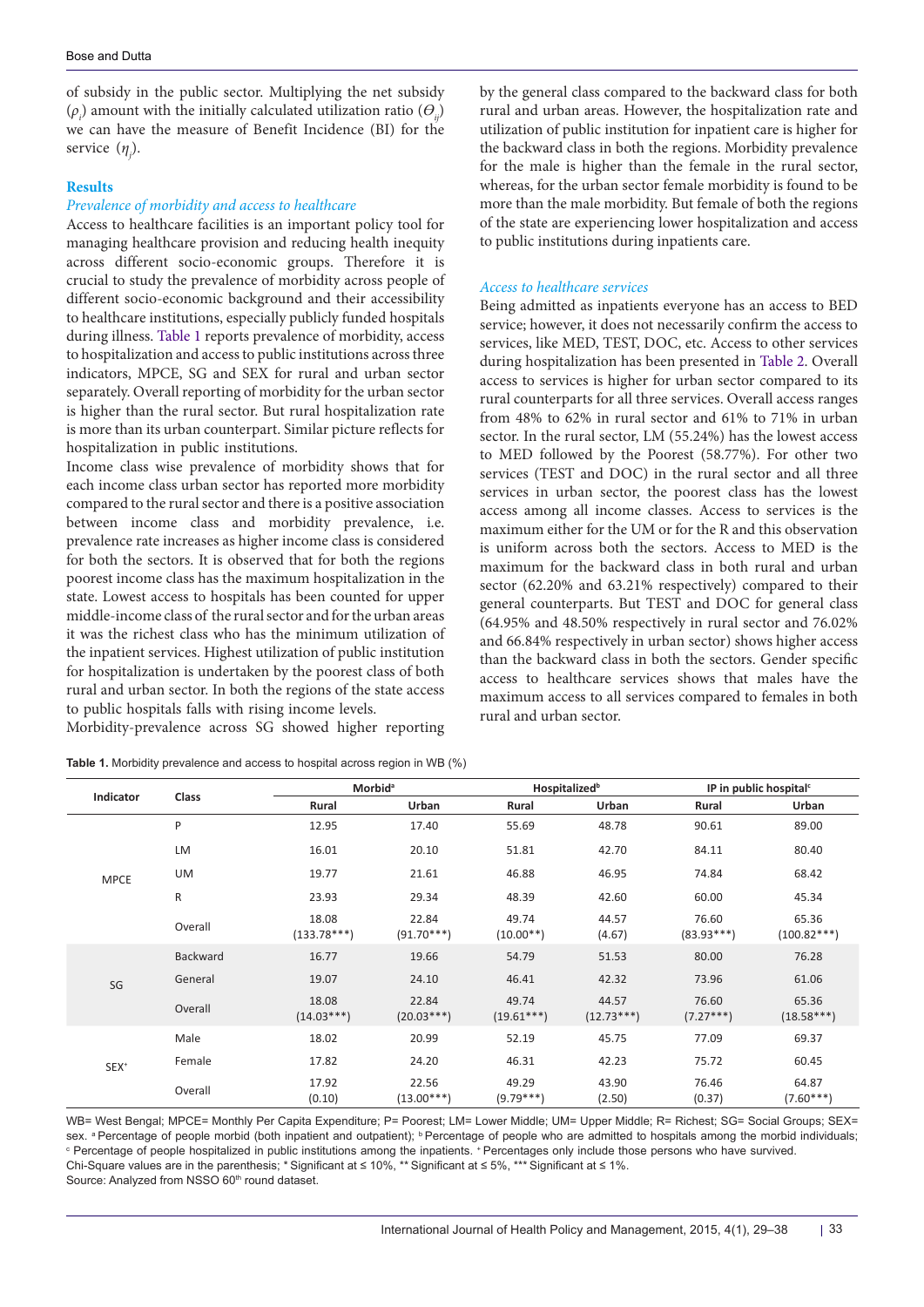<span id="page-5-0"></span>**Table 2.** Access to healthcare services from public institutions during hospitalization (%)

|             |                 | <b>MED</b>         |                    | <b>TEST</b>           |                       |                       | <b>DOC</b>            |
|-------------|-----------------|--------------------|--------------------|-----------------------|-----------------------|-----------------------|-----------------------|
| Indicator   | Class           | Rural              | Urban              | Rural                 | Urban                 | Rural                 | Urban                 |
|             | P               | 58.77              | 54.17              | 53.90                 | 62.50                 | 40.26                 | 50.00                 |
|             | LM              | 55.24              | 65.87              | 57.34                 | 67.66                 | 42.31                 | 68.86                 |
| <b>MPCE</b> | <b>UM</b>       | 63.24              | 67.18              | 62.50                 | 80.15                 | 50.37                 | 74.05                 |
|             | $\mathsf{R}$    | 61.07              | 56.84              | 75.00                 | 82.11                 | 61.48                 | 68.42                 |
|             | Overall         | 59.46<br>(5.76)    | 60.85<br>$(6.87*)$ | 61.53<br>$(28.18***)$ | 71.11<br>$(16.77***)$ | 47.93<br>$(28.24***)$ | 63.76<br>$(29.92***)$ |
|             | <b>Backward</b> | 62.20              | 63.21              | 57.48                 | 61.14                 | 47.24                 | 57.51                 |
| SG          | General         | 57.14              | 59.69              | 64.95                 | 76.02                 | 48.50                 | 66.84                 |
|             | Overall         | 59.46<br>$(2.93*)$ | 60.85<br>(0.67)    | 61.53<br>$(6.49**)$   | 71.11<br>$(13.94***)$ | 47.93<br>(0.18)       | 63.76<br>$(4.87**)$   |
|             | Survived        | 58.56              | 58.80              | 60.54                 | 67.86                 | 47.03                 | 61.37                 |
|             | Male            | 60.10              | 62.21              | 63.84                 | 71.57                 | 49.07                 | 63.88                 |
| <b>SEX</b>  | Female          | 59.32              | 59.40              | 59.32                 | 68.80                 | 46.69                 | 63.16                 |
|             | Expired         | 0.90               | 2.05               | 0.99                  | 3.25                  | 0.90                  | 2.39                  |
|             | Overall         | 59.46<br>(0.07)    | 60.85<br>(0.47)    | 61.53<br>(2.34)       | 71.11<br>(0.52)       | 47.93<br>(0.61)       | 63.76<br>(0.03)       |

MPCE= Monthly Per Capita Expenditure; P= Poorest; LM= Lower Middle; UM= Upper Middle; R= Richest; SG= Social Groups; SEX= sex Chi-Square values are in the parenthesis; \* Significant at ≤ 10%, \*\* Significant at ≤ 5%, \*\*\* Significant at ≤ 1%.

Source: Analyzed from NSSO 60<sup>th</sup> round dataset.

#### *Benefit incidence of public subsidy*

[Table 3](#page-5-1) presents the average per-capita benefit-subsidy from four services during hospitalization in public sector. Overall benefits from all services shows that urban sector of the state has higher benefits of public subsidy compared to the rural sector. Overall benefits are the highest for the lower-middleincome class of the rural WB followed by the richest income class and the minimum benefit of public subsidy is observed for the poorest class. Overall benefit is highest for the upper middle class followed by the richest and the lower middle class in the urban WB, whereas poorest class has the lowest share of subsidy benefit. Comparing the service specific per capita subsidy benefit for rural and urban sector of the state, it can be observed that rural sector enjoys more subsidy benefit from MED and TEST compared to the urban counterparts. But for BED and DOC urban sector has higher subsidy benefits than the rural sector. In rural WB per capita benefit ranges from

Rs. 365.77 to Rs. 2,995.81 and in the urban sector the range is between Rs. 219.69 to Rs. 4,382.80.

For BED, richest class has the highest and poorest class has the lowest amount of benefit in both rural and urban sector. Lower middle class of rural WB enjoys the maximum benefit from MED, whereas poorest class has the lowest amount of subsidy followed by the richest income class. Urban WB, on the other hand, shows the highest benefit share for the richest income group and for the poorest it was the minimum for MED. Richest class of both rural and urban WB reaps the maximum benefit from subsidies on TEST. In the rural sector, the lowest amount of subsidy benefit is counted by the upper middle class and poorest class of the urban WB are getting lowest benefit subsidy from TEST. Lower middle and upper middle class of WB has highest benefit share from DOC in rural and urban sector respectively. But for both the sectors poorest class counts for the lowest subsidy benefit from DOC.

<span id="page-5-1"></span>

| Table 3. Per capita benefit-subsidy across types of service, economic class and region (Rs.) |  |  |
|----------------------------------------------------------------------------------------------|--|--|
|----------------------------------------------------------------------------------------------|--|--|

|       |             |         | <b>BED</b> |         | <b>MED</b> |         | <b>TEST</b> |         | <b>DOC</b> |         | All     |  |
|-------|-------------|---------|------------|---------|------------|---------|-------------|---------|------------|---------|---------|--|
| Area  | <b>MPCE</b> | Mean    | Median     | Mean    | Median     | Mean    | Median      | Mean    | Median     | Mean    | Median  |  |
|       | P           | 673.95  | 324.86     | 365.77  | 241.03     | 902.38  | 926.95      | 546.01  | 721.04     | 2798.28 | 2661.02 |  |
| Rural | LM          | 1001.47 | 1007.31    | 2443.73 | 2828.01    | 1055.65 | 835.79      | 2995.81 | 3153.49    | 7807.92 | 8423.67 |  |
|       | <b>UM</b>   | 1373.81 | 1401.42    | 1031.39 | 1003.89    | 685.61  | 741.15      | 1775.86 | 1763.12    | 5352.12 | 5487.31 |  |
|       | R           | 1794.45 | 2044.29    | 767.77  | 741.42     | 1643.90 | 1438.59     | 727.98  | 0.00       | 6956.61 | 6086.48 |  |
|       | Overall     | 1208.86 | 1183.23    | 1363.58 | 1102.81    | 1036.23 | 853.11      | 1766.93 | 1763.12    | 6126.33 | 5803.50 |  |
|       | P           | 865.56  | 1115.64    | 219.69  | 157.15     | 647.03  | 493.99      | 493.69  | 200.45     | 2831.71 | 3058.46 |  |
|       | LM          | 1216.02 | 1306.06    | 974.63  | 876.02     | 1031.63 | 763.53      | 1751.02 | 1645.04    | 5256.07 | 5236.54 |  |
| Urban | UM          | 1203.19 | 1570.94    | 1678.35 | 1710.61    | 871.64  | 1002.03     | 4382.80 | 3172.44    | 8513.90 | 8411.46 |  |
|       | R.          | 1591.09 | 1431.26    | 1698.74 | 1756.40    | 1132.79 | 779.33      | 3431.91 | 3387.04    | 8390.82 | 8058.66 |  |
|       | Overall     | 1248.83 | 1242.88    | 1311.10 | 1497.63    | 956.52  | 1006.06     | 3064.79 | 2852.47    | 6728.73 | 6774.91 |  |

MPCE= Monthly Per Capita Expenditure; P= Poorest; LM= Lower Middle; UM= Upper Middle; R= Richest; BED= Bed; MED= Medicines from hospitals; TEST= Diagnostic tests; DOC= Professional care Source: Analyzed from NSSO 60<sup>th</sup> round dataset.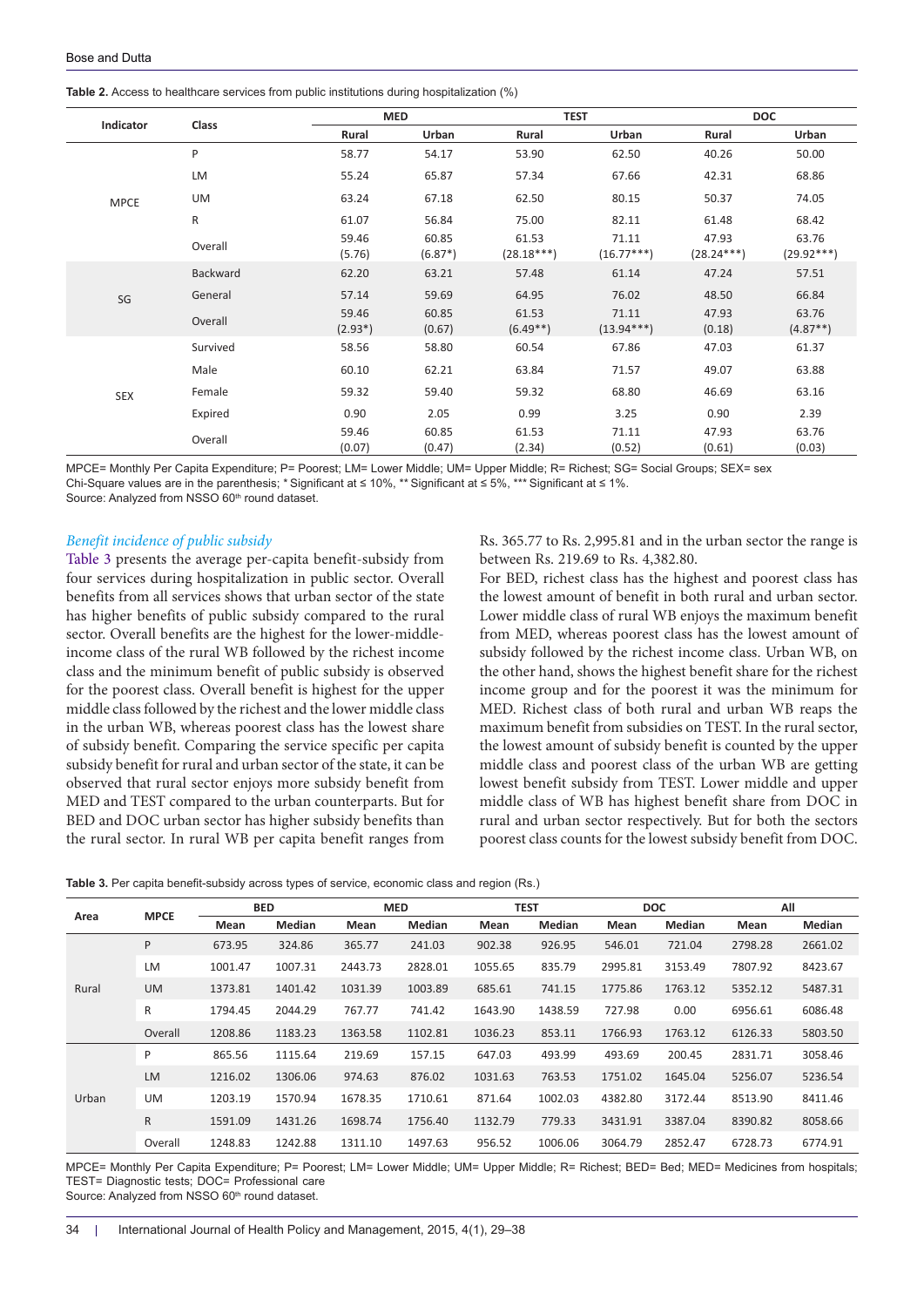Mean subsidy benefit amount for some cases are pretty close to their median, indicating negligible intra-class disparity or skewness in the distribution. For example, we can see in the rural sector for BED of the lower middle class, for MED of the upper middle class both the mean and median values are close to each other. Similarly, for some cases there are huge differences between the mean and median values signifying intra-class differences in subsidy distribution (e.g. for DOC in rural sector for richest class or for TEST in urban sector for lower middle class).

[Table 4](#page-6-0) presents the social group wise average per capita subsidy benefit during hospitalization in public institutions of WB. Overall benefit for the backward class is higher than the general class in the rural sector, but a reverse scenario is observed in the urban sector. Here most of the subsidy benefit is counted by the general class. For BED general class have the higher subsidy share for both the geographical sectors of the state. A similar pattern is observed for the MED in rural sector, where general class have more subsidy share compared to the backward class. But in the urban sector, the backward class enjoys more subsidy benefit in comparison to its general counterpart. Benefit share for TEST shows that general class reaps higher proportion of subsidy in both the sectors. But for DOC backward class enjoys higher subsidy benefit in the rural areas while general class enjoys more benefit in the urban sector of the state. Subsidy distribution across gender has been reported in [Table 5](#page-6-1). It can be seen that males of both the regions have more overall subsidy benefits compared to the females. Moreover, males have higher benefits for most of the services in both the sectors. Only for MED in rural sector and for BED in urban sector females have more benefits share

than males.

#### **Discussion**

In the present study the NSSO 60<sup>th</sup> round data collected from WB in 2004 has been analyzed to study the utilization of healthcare facilities and benefit incidence of public subsidies in WB. It has been observed that due to better information, perception and availability of services, urban sector is reporting more morbidity compared to its rural counterpart. Similarly, people of the higher socio-economic strata report more morbidity due to better perception and knowledge of the diseases. However, the nature of utilization of hospitalization or public institutions that was observed across income class and SG does not replicate the same story across gender in both the sectors of the state. Lack of availability, time and cost of hospitalization puts a barrier to access IP care for the rural females. However, in a recent study on outpatient care of WB, Bose and Dutta ([35](#page-9-3)) have shown that females of both the sectors of the state report higher morbidity compared to the males. It is observed from the present analysis that utilization of public institution for hospitalization is quite impressive across the economic and social classes in WB. In fact, financially and socially weaker sections have the highest access to public sector institutions for hospitalization. This essentially clarifies that the horizontal equity is held in access to hospitalization services in the state. However, the possibility that higher utilization in public sector can be as a result of inability of the poor to access costly private services cannot be denied. Similar results has been found in a study on North Indian states [\(36\)](#page-9-4).

However, disparity in access across gender is strong for public

<span id="page-6-0"></span>**Table 4.** Per capita benefit-subsidy across types of service, social group and region (Rs.)

|       | <b>Social Group</b> |         | <b>BED</b>    |         | <b>MED</b>    |         | <b>TEST</b> |         | <b>DOC</b> | All     |         |  |
|-------|---------------------|---------|---------------|---------|---------------|---------|-------------|---------|------------|---------|---------|--|
| Area  |                     | Mean    | <b>Median</b> | Mean    | <b>Median</b> | Mean    | Median      | Mean    | Median     | Mean    | Median  |  |
| Rural | <b>Backward</b>     | 1306.17 | 1220.24       | 1063.79 | 1257.90       | 999.92  | 1105.79     | 2521.42 | 2652.57    | 6620.45 | 7031.52 |  |
|       | General             | 1397.12 | 1464.80       | 1147.33 | 1047.07       | 1328.44 | 1166.40     | 1992.90 | 2106.16    | 6560.20 | 5977.31 |  |
|       | Overall             | 1355.50 | 1355.13       | 1107.33 | 1183.89       | 1187.99 | 1108.12     | 2231.33 | 2288.89    | 6587.77 | 6564.83 |  |
|       | Backward            | 1360.09 | 1349.28       | 2020.93 | 2011.62       | 935.94  | 1097.23     | 2565.98 | 2762.20    | 7323.65 | 7586.68 |  |
| Urban | General             | 2072.21 | 2112.62       | 1630.31 | 1660.26       | 1121.74 | 1135.09     | 3671.10 | 3684.78    | 8906.68 | 9203.01 |  |
|       | Overall             | 1837.27 | 1838.90       | 1764.17 | 1680.67       | 1069.04 | 1134.02     | 3342.23 | 3269.13    | 8384.42 | 8619.50 |  |

BED= Bed; MED= Medicines from hospitals; TEST= Diagnostic tests; DOC= Professional care Source: Analyzed from NSSO 60<sup>th</sup> round dataset.

<span id="page-6-1"></span>**Table 5.** Per capita benefit-subsidy across types of service, gender and region (Rs.)

|       |         |         | <b>TEST</b><br><b>BED</b><br><b>MED</b> |         |         | <b>DOC</b> |         |         | All     |         |         |
|-------|---------|---------|-----------------------------------------|---------|---------|------------|---------|---------|---------|---------|---------|
| Area  | Gender  | Mean    | <b>Median</b>                           | Mean    | Median  | Mean       | Median  | Mean    | Median  | Mean    | Median  |
| Rural | Male    | 1441.79 | 1615.47                                 | 1104.62 | 1137.69 | 1280.38    | 1146.67 | 2216.08 | 2594.05 | 6827.00 | 7174.91 |
|       | Female  | 1241.40 | 1246.72                                 | 1225.90 | 1218.56 | 1047.92    | 1051.59 | 2089.51 | 2402.12 | 6323.88 | 6376.87 |
|       | Overall | 1349.88 | 1356.46                                 | 1159.85 | 1172.09 | 1189.88    | 1114.19 | 2159.59 | 2466.05 | 6596.25 | 6834.08 |
|       | Male    | 1923.11 | 1847.61                                 | 2095.99 | 2235.47 | 1189.07    | 1028.30 | 3847.66 | 3318.69 | 9321.60 | 8571.01 |
| Urban | Female  | 2045.42 | 2196.97                                 | 1676.25 | 1326.91 | 1019.85    | 998.46  | 3614.87 | 3178.46 | 8790.89 | 8120.98 |
|       | Overall | 1980.69 | 1956.79                                 | 1903.21 | 2211.06 | 1111.07    | 1018.23 | 3788.72 | 3312.27 | 9071.75 | 8137.36 |

BED= Bed; MED= Medicines from hospitals; TEST= Diagnostic tests; DOC= Professional care Source: Analyzed from NSSO 60<sup>th</sup> round dataset.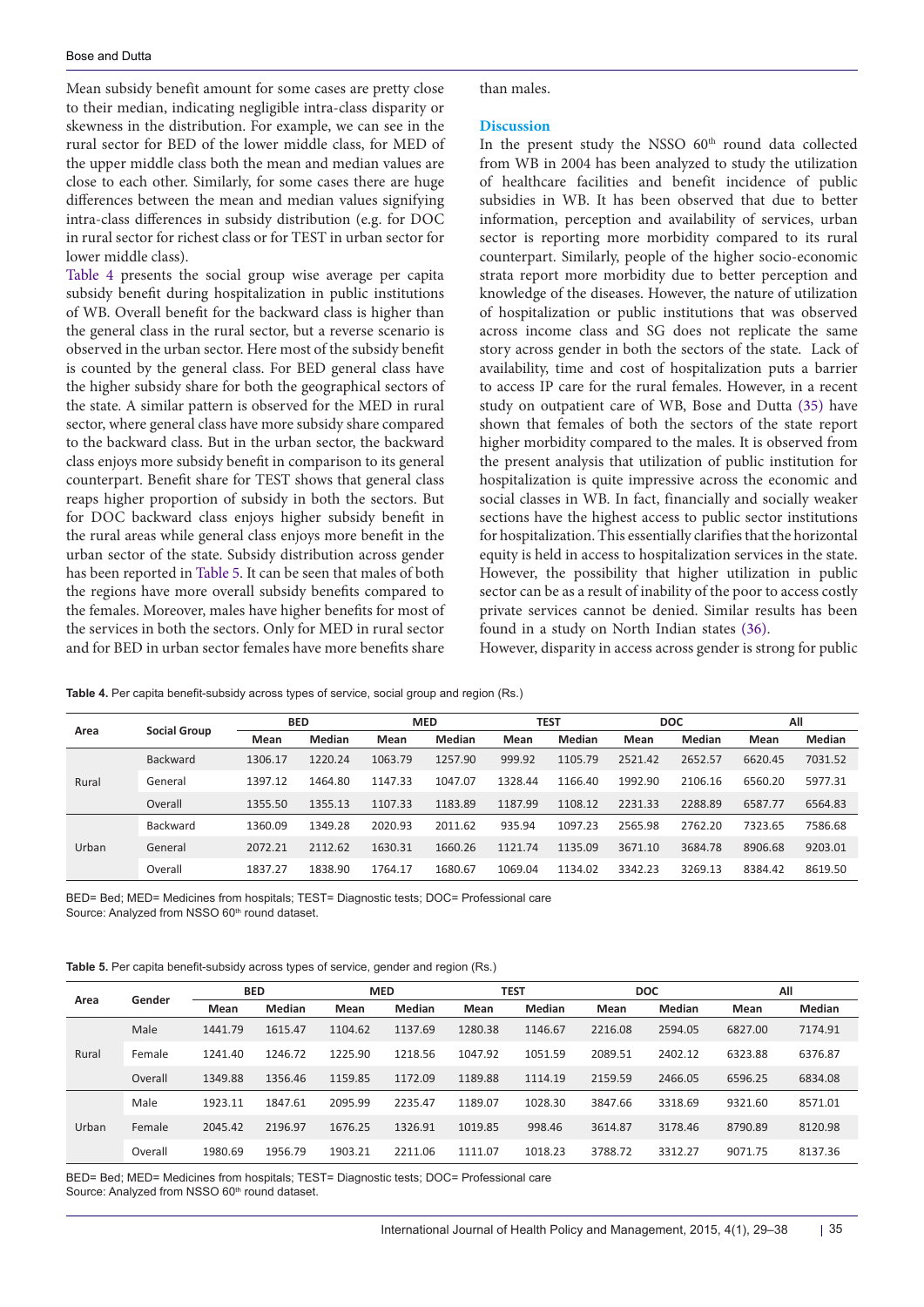sector hospitalizations in WB, where males utilize more hospitalization compared to their female counterparts. It is also observable that hospitalization in public institutions does not necessary mean the utilization of other related, but essential, services (like MED, TEST, DOC) during their treatment. Most of the patients are purchasing other services from the market, though they have been admitted in public hospitals. This dependence on the private market for healthcare services leads to huge OOP expenditure during hospitalization even in the public hospitals.

On the other hand, those socio-economically weaker patients who can manage to get an access to other services from the public institutions during hospitalization, fail to reap the benefits of the public subsidies on the services, as most of such benefits are enjoyed by the socially or financially better off strata in the state. This clearly depicts violation of vertical equity in public hospitals in WB. However, the degree of inequity varies across classes and regions; e.g. higher ranges of variation of per capita subsidy in urban areas alludes significantly higher inequity in this area.

In short, the study clearly posits that after introduction of specific policies for offering subsidy benefits to the poorest and most vulnerable class, the state of WB was able to create enough access to hospitalization for them. However, the point of concern lay deeper as access to hospital beds was not enough to create access to subsidize 'other' essential services like medicines, doctor's advice, diagnostic tests etc. This resulted in huge OOP expenditure for hospitalization episodes and the relatively better off people managed to grab most of the benefits of the subsidy, thus directly contradicting the basic policy orientation of the government.

Methodologically, BIA suffers from a number of limitations that should be taken into account when considering the usefulness of the method. Firstly, estimates of benefit incidence often represent average incidence. This means that BIA does not provide information on who benefits or suffers from an expansion or contraction in public spending. Lanjouw and Ravallion [\(37\)](#page-9-5) and Younger ([38\)](#page-9-6) have provided a method to calculate the benefit incidence in these cases (Marginal Benefit Incidence). Secondly, without specifying the model underlying the behavior of either government or the individuals, BIA represents an *equilibrium* outcome of their decisions. Thirdly, usually implemented BIA does not cover the entire cost of providing public services (e.g. cost of tax administration), including pecuniary and non-pecuniary costs.

Similarly, the present study had some data limitations also. Duration of the 60<sup>th</sup> round NSSO survey was six months; therefore, from the data it is not possible to capture any seasonal variation in morbidity. The data has been collected from the households and provides information for the demand side only. However, supply side factors play an important role in healthcare system. The data does not provide any information for those people who are seeking for hospitalization but have no facilities for it or they cannot access it due to financial or other barriers.

In order to correct this inequality and to manage healthcare expenditure in health, policies should be taken to provide *other* essential healthcare services during hospitalization in public institutions. Access and benefit of the female

should be considered with utmost seriousness. As medicine constitutes a large share of the total hospitalization cost in the state, availability of the drugs in public hospitals can control the huge OOP expenditure. Proper regulations on pricing of the drugs and supplying the low cost essential medicines can improve the scenario. Few Indian states like Tamil Nadu, Rajasthan have taken policies to provide free essential medicines to all patients in the public sector. WB can also implement similar policies. Recently policies have been taken to provide diagnostic facilities in the public run hospitals on Public-Private Partnership (PPP) basis in WB. It has to be extended in the remote villages to improve the access of diagnostic test facilities by the people of different regions of the state. Inadequacy of trained medical personnel puts a barrier to access their services during ailments, even during hospitalization. Improving the outreach program and increasing the availability of doctors in Sub-Centers (SCs) and Primary Health Centers (PHCs) can change the access scenario. A National Telemedicine Task Force was set up by the Ministry of Health and Family Welfare in the year 2005; extending the telemedicine facilities can help to cover hardto-reach areas of the state. This program, if successful, will help to ensure better access for those in the remote areas and for those who cannot take a trip to a hospital/dispensary due to high opportunity cost of time and therefore, expected to be especially effective in reducing intra-household gender difference in access.

To provide financial protection against high OOP expenditure, Government of India has introduced National Health Insurance Policy or Rashtriya Swastha Bima Yojana (RSBY). The scheme provides insurance coverage for selected hospitalization in secondary sector hospitals to people below the poverty line [\(39\)](#page-9-7). Thus a protection against financial risk is provided to the Below Poverty Line (BPL) population. However, in WB only 2.88% of the BPL population is taking advantage of the RSBY scheme, hinting towards low outreach of the program due to inadequate infrastructure in remote areas and/or the presence of high OOP expenditure related to non-medical items not covered under RSBY is imparting detrimental effect.

### **Conclusion**

In conclusion it can be said that, overall utilization of the public healthcare institutions for hospitalization is pretty high for the state. Socio-economically vulnerable people of the state have quite high utilization of public facilities for inpatient care. But access to public institution does not necessarily confirm the availability of other healthcare services during their treatment. This compels the patients to purchase necessary health services from the market and leads to high OOP expenditure. Moreover, those patients who can manage to get an access to other services fail to get enough subsidy benefits provided by the state, as most of the benefits are extracted by the socio-economically better off people, despite them being targeted towards the vulnerable sections of the society. The worse situation is observed for gender related inequality in access to healthcare services and benefits from public subsidies in the state. Proper policies to increase the availability of healthcare services and proper distribution of public subsidies along with the increase in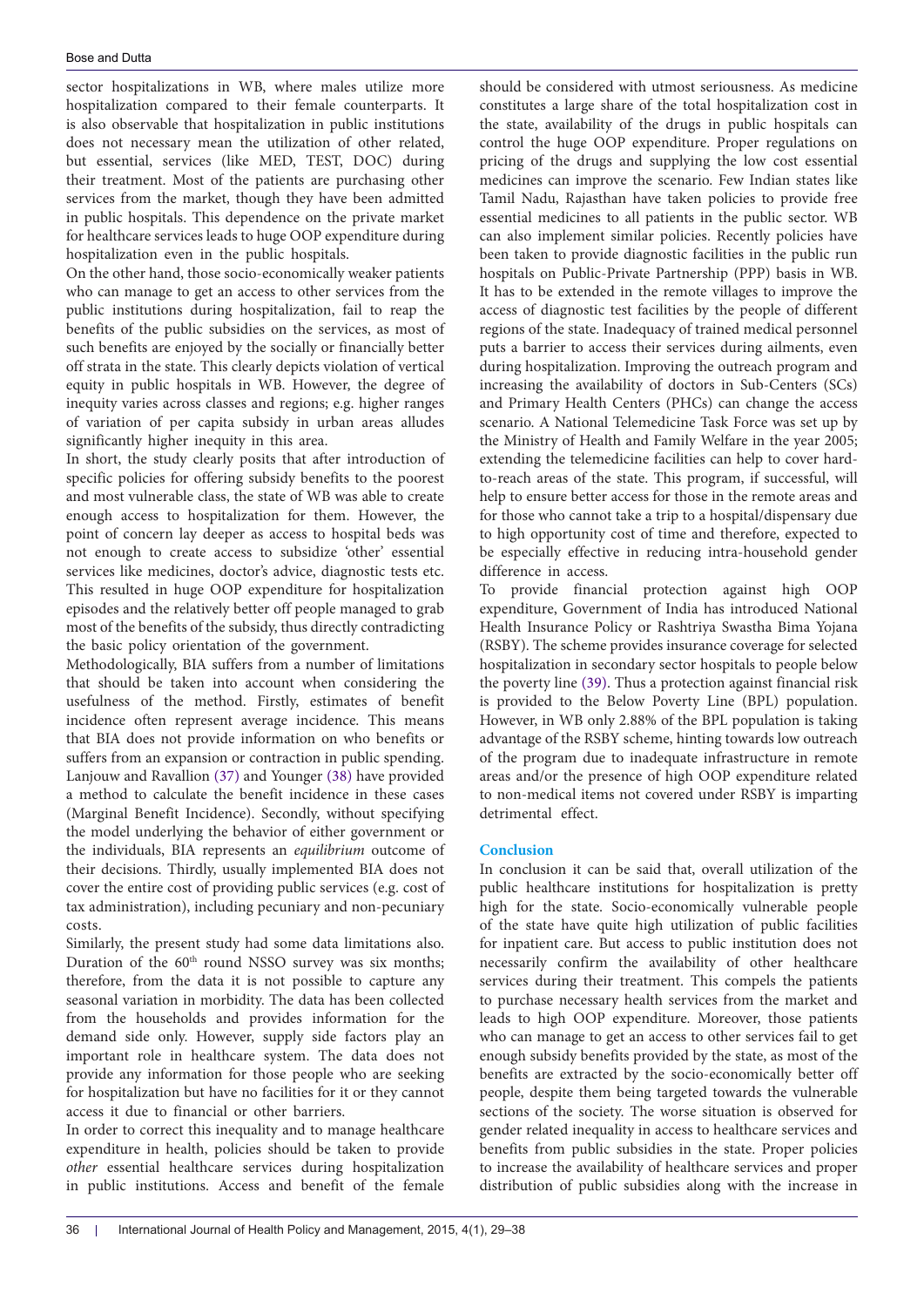coverage of different health insurance schemes can arrest high OOP expenditure and change the health scenario of the state. Already some policy changes have been introduced in the state to correct the existing anomalies, whose evaluation in near future is called for.

#### **Acknowledgements**

The authors are thankful to Professor Sarmila Banerjee, Rajiv Gandhi Chair Professor of Eco-systems and Sustainable Development, Department of Economics, University of Calcutta for her detailed comments, suggestions and constant encouragement. Thanks also go to the anonymous referees of the journal for constructive suggestions and criticism that contributed significantly in highlighting the core issue and improving the final presentation and treatment. The study is partly funded by a Global Network for Health Equity (GNHE) research scholarship (2013-4).

#### **Ethical issues**

The ethical issue was not applicable for this study. This work was sponsored by the Global Network for Health Equity.

#### **Competing interests**

The authors declare that they have no competing interests.

#### **Authors' contributions**

MB and AD were involved in the design of the study. MB undertook the study under the supervision of AD. MB wrote the first draft of the paper. AD reviewed and commented on all drafts.

#### **Authors' affiliations**

<span id="page-8-1"></span><span id="page-8-0"></span><sup>1</sup>Public Health Foundation of India, New Delhi, India. <sup>2</sup>Department of Economics, University of Calcutta, Kolkata, West Bengal, India.

#### **References**

- <span id="page-8-2"></span>1. Planning Commission of India. High Level Expert Group Report on Universal Health Coverage for India; 2011.
- <span id="page-8-3"></span>2. Harris B, Goudge J, Ataguba JE, McIntyre D, Nxumalo N, Jikwana S, *et al.* Inequities in access to health care in South Africa. *J Public Health Policy* 2011; 32 Suppl 1: S102-23. doi: [10.1057/jphp.2011.35](http://dx.doi.org/10.1057/jphp.2011.35)
- <span id="page-8-4"></span>3. Garcia-Subirats I, Vargas I, Mogollón-Pérez AS, De Paepe P, da Silva MR, Unger JP, *et al.* Inequities in access to health care in different health systems: a study in municipalities of central Colombia and north-eastern Brazil. *Int J Equity Health* 2014; 13: 10. doi: [10.1186/1475-9276-13-10](http://dx.doi.org/10.1186/1475-9276-13-10)
- <span id="page-8-5"></span>4. National Health policy of India. Ministry of Health and Family Welfare: 2002
- <span id="page-8-6"></span>5. O'Donnell O, Doorslaer EV, Wagstaff A, Lindelow M. *Analyzing Health Equity Using Household Survey Data: A Guide to techniques & their Implementation*. Washington DC: The World Bank; 2008.
- <span id="page-8-7"></span>6. Sen A. Why Health Equity? In: Anand S, Peter F, Sen A, editors. *Public Health, Ethics and Equity*. Oxford: Oxford University Press; 2006.
- <span id="page-8-8"></span>7. World Health Organization (WHO). World Health Statistics 2014 [internet]. 2014. Available from: [http://www.who.int/mediacentre/](http://www.who.int/mediacentre/news/releases/2014/world-health-statistics-2014/en/) news/releases/2014[/world-health-statistics-](http://www.who.int/mediacentre/news/releases/2014/world-health-statistics-2014/en/)2014/en/
- 8. The Indian Census. Sample Registration System [internet]. 2013. Available from: [http://www.censusindia.gov.in/](http://www.censusindia.gov.in/2011-common/Sample_Registration_System.html)2011 [common/Sample](http://www.censusindia.gov.in/2011-common/Sample_Registration_System.html)\_Registration\_System.html
- <span id="page-8-9"></span>9. West Bengal State Drug Policy [internet]. 2004. Available from: [http://www.wbhealth.gov.in/download/state%20drug%](http://www.wbhealth.gov.in/download/state drug policy, west bengal - 2004.pdf)20

<span id="page-8-10"></span>[policy,%20west%20bengal%](http://www.wbhealth.gov.in/download/state drug policy, west bengal - 2004.pdf)20-%202004.pdf

- 10. Census of India [internet]. 2011. Available from: [http://](http://censusindia.gov.in/Tables_Published/SCST/dh_st_westbengal.pdf) [censusindia.gov.in/Tables](http://censusindia.gov.in/Tables_Published/SCST/dh_st_westbengal.pdf)\_Published/SCST/dh\_st\_westbengal. [pdf](http://censusindia.gov.in/Tables_Published/SCST/dh_st_westbengal.pdf)
- <span id="page-8-11"></span>11. National Sample Survey Organization (NSSO) [internet]. Available from: [http://mospi.nic.in/Mospi](http://mospi.nic.in/Mospi_New/Admin/publication.aspx)\_New/Admin/ [publication.aspx](http://mospi.nic.in/Mospi_New/Admin/publication.aspx)
- <span id="page-8-12"></span>12. Aday LA, Andersen R. A framework for the study of access to medical care. *Health Serv Res* 1974; 9: 208-20.
- <span id="page-8-13"></span>13. Kirby JB, Kaneda T. Neighborhood Socioeconomic Disadvantage and Access to Health Care. *J Health Soc Behav* 2005; 46: 15-31. doi: [10.1177/002214650504600103](http://dx.doi.org/10.1177/002214650504600103)
- <span id="page-8-14"></span>14. Penchansky R, Thomas JW. The concept of access: definition and relationship to consumer satisfaction. *Med Care* 1981; 19: 127-40. doi: [10.1097/00005650-198102000-00001](http://dx.doi.org/10.1097/00005650-198102000-00001)
- <span id="page-8-15"></span>15. Davis K. Inequality and Access to Health Care. *Milbank Q* 1991; 69: 253-73. doi: [10.2307/3350204](http://dx.doi.org/10.2307/3350204)
- <span id="page-8-16"></span>16. Dilip TR. Extent of Inequality in Access to Health Care Services in India. *CEHAT*; 2005.
- 17. Lingam L. Emergent Issues beyond Equitable Access. Presentation made at Forum 11, Beijing, China, 2007.
- <span id="page-8-17"></span>18. Sen G, Iyer A. Who gains, who loses and how: leveraging gender and class intersections to secure health entitlements. *Soc Sci Med* 2012; 74: 1802-11. doi: [10.1016/j.socscimed.2011.05.035](http://dx.doi.org/10.1016/j.socscimed.2011.05.035)
- <span id="page-8-18"></span>19. Oliver A, Mossialos E. Equity of access to health care: outlining the foundations for action. *J Epidemiol Community Health* 2005; 58: 655-8. doi: [10.1136/jech.2003.017731](http://dx.doi.org/10.1136/jech.2003.017731)
- <span id="page-8-19"></span>20. Palmer N. Access and Equity: Evidence on the Extent to Which Health Services Address the Needs of the Poor. In: Bennett S, Gilson L, Mills A, editors. *Health, Economic Development and Household Poverty*. London: Routledge; 2008. p. 61-74.
- <span id="page-8-23"></span>21. The MIT Dictionary of Modern Economics. 3rd edition. Cambridge: MIT Press; 1986
- <span id="page-8-20"></span>22. McIntyre D, Ataguba JE. How to do (or not to do) ... a benefit incidence analysis. *Health Policy plan* 2011; 26: 174-82. doi: [10.1093/heapol/czq031](http://dx.doi.org/10.1093/heapol/czq031)
- <span id="page-8-21"></span>23. Bose M. Access to In-Patient Healthcare in West Bengal: A Benefit Incidence Analysis. International Institute for Population Sciences: 2014.
- <span id="page-8-22"></span>24. Wagstaff A. Benefit-incidence analysis: are government health expenditures more pro-rich than we think? *Health Econ* 2012; 21: 351-66. doi: [10.1002/hec.1727](http://dx.doi.org/10.1002/hec.1727)
- <span id="page-8-24"></span>25. Halasa Y, Nassar H, Zaky H. Benefit-incidence analysis of government spending on Ministry of Health outpatient services in Jordan. *East Mediterr Health J* 2010; 16: 467-73.
- <span id="page-8-25"></span>26. Demery L, Gaddias I. *Social Spending, Poverty and Gender Equity in Kenya: A Benefit Incidence Analysis.* Kenya: Support to Public Finance Management Reforms; 2009.
- <span id="page-8-26"></span>27. Glick P, Razakamanantsoa M. The Distribution of Social Service in Madagascar – 1993-99. Strategies and Analysis for Growth and Access. Working Paper; 2002.
- <span id="page-8-27"></span>28. Castro-Leal F, Dayton J, Demery L, Mehra K. Public Social Spending in Africa: Do the Poor Benefit? *World Bank Res Obs*  1999; 14: 49-72. doi: [10.1093/wbro/14.1.49](http://dx.doi.org/10.1093/wbro/14.1.49)
- <span id="page-8-28"></span>29. Selden TM, Wasylenko MJ. Benefit Incidence Analysis in Developing Countries, No 1015, Policy Research Working Paper Serie. The World Bank; 1992.
- <span id="page-8-29"></span>30. Mahal A, Yazbeck AS, Peters DH, Ramanan GN. The Poor and Health Service Use in India. Health, Nutrition and Population (HNP), Discussion Paper; 2001.
- 31. Chakraborty L, Singh Y, Jacob JF. *Public Expenditure Benefit Incidence on Health: Selective Evidence from India.* New Delhi: National Institute of Public Finance and Policy; 2011.
- <span id="page-8-30"></span>32. Acharya D, Vaidyanathan G, Muraleedharan V, Dheenadayalan D, Dash U. Do the Poor Benefit from Public Spending on Healthcare in India? Results from Benefit (Utilization) Incidence